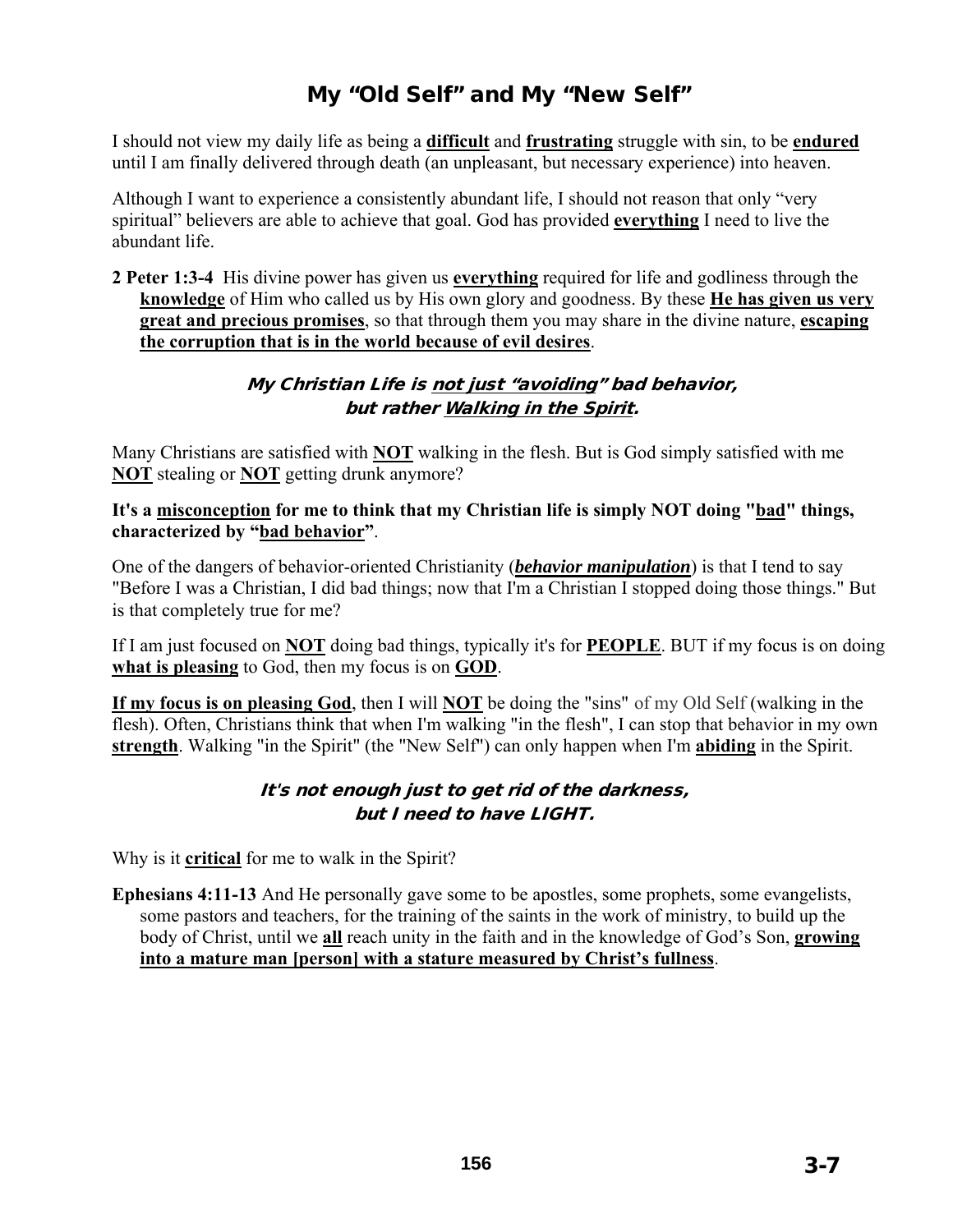#### 1. My human nature is sinful, independent, and beyond repair.

Jer 17:9 The heart is more **deceitful** than anything else, and **incurable**,…

John 6:63 The Spirit is the One who gives life. **The flesh doesn't help at all**.…

Rom 3:10-12 As it is written: There is **no one** righteous, **not even one**. … there is **no one** who seeks God. … All alike have become **useless**. There is **no one** who does what is good, **not even one**.

Rom 7:18 For I know that **nothing good lives in me, that is, in my flesh**.…

Rom 8:8 **Those who are in the flesh cannot please God**.

Gal 5:17 For **the flesh desires what is against the Spirit**, and the Spirit desires what is against the flesh; these **are opposed** to each other, so that you don't do what you want.

# 2. I can attempt to improve my outward behavior (behavior manipulation), but God focuses my attention on the root problem - my sinful human nature. My outward behavior is simply the evidence of the real problem.

Matt 5:21-22 (*Jesus said*)... "You have heard that it was said to our ancestors, Do not murder, and whoever murders will be subject to judgment. But I tell you, everyone who is **angry** with his brother will be subject to judgment."

5:27-28 "You have heard that it was said, Do not commit adultery. But I tell you, everyone who looks at a woman to **lust** for her has already committed adultery with her in his heart."

Matt 15:19 For **from the heart** come evil thoughts, murders, adulteries, sexual immoralities, thefts, false testimonies, blasphemies.

# 3. The purpose of the Law is to make evident the sinfulness of my human nature, in order to persuade me not to rely on it, but rather on the Holy Spirit.

Galatians 3:1-5 You foolish Galatians! Who has hypnotized you, before whose eyes Jesus Christ was vividly portrayed as crucified? I only want to learn this from you: **Did you receive the Spirit by the works of the law or by hearing with faith**? Are you so foolish? After beginning with the Spirit, **are you now going to be made complete by the flesh**?

Rom 3:19-20 Now we know that whatever the law says speaks to those who are subject to the law, **so that every mouth may be shut** and the whole world may become subject to God's judgment. For **no one will be justified in His sight by the works of the law**, because **the knowledge of sin comes through the law**. *(See also Heb. 7:18-19)*

Rom 5:20 The law came along **to multiply the trespass**.…

Gal 5:22-23 But the fruit of the Spirit is love, joy, peace, patience, kindness, goodness, faith, gentleness, self-control. **Against such things there is no law**.

Rom 4:15 For the law produces wrath. And **where there is no law, there is no transgression**. Rom 5:13 … **sin is not charged to a person's account when there is no law**.

Rom 10:4 **For Christ is the end of the law for righteousness** to everyone who believes.



**Note:** The Law could be pictured as a sign beside a salty spring in the desert, **"**WARNING**! THIS WATER IS CONTAMINATED AND UNHEALTHY TO DRINK."** 

**Salt-water "looks like" fresh water, but it is unable to support human life**.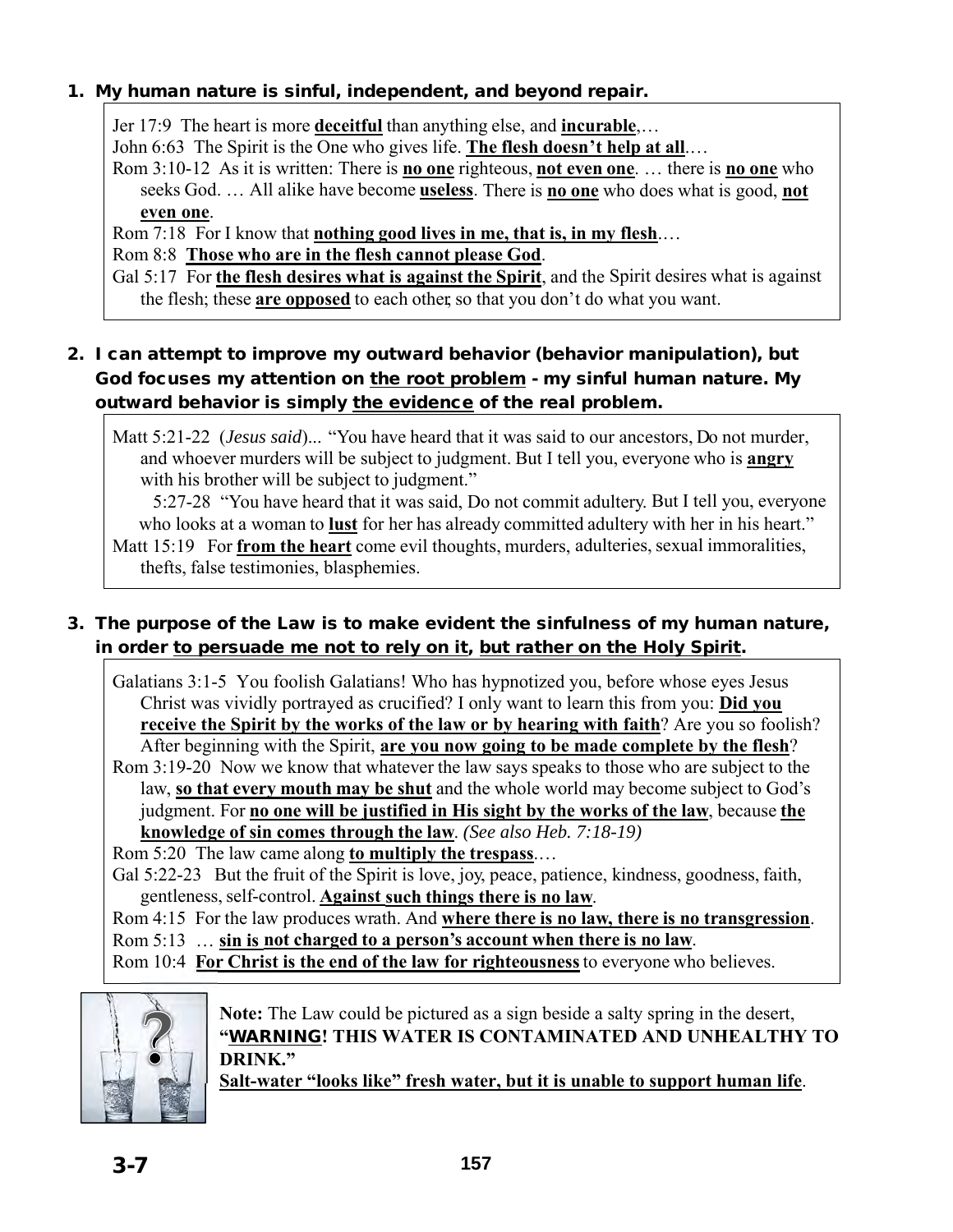4. In Ephesians 4 & 5 Paul lists (on the left side) **things I shouldn't be doing**. But God does not just want us to have a life of **avoiding** sin. Instead, Paul is pointing out (on the right side) that God wants me to have a life of consistently **walking in the Spirit** because God wants to bless me and **He wants to use me in the lives of others**. God wants to bless me and bless others through me!

| <b>OLD SELF</b> |                                                                                                                                                               |                              | <b>NEW SELF</b>                                                                                                                                                                                                                                                                                              |
|-----------------|---------------------------------------------------------------------------------------------------------------------------------------------------------------|------------------------------|--------------------------------------------------------------------------------------------------------------------------------------------------------------------------------------------------------------------------------------------------------------------------------------------------------------|
| $4:14-15$       | (Walking in the flesh)<br>no longer be little children,                                                                                                       | <b>BUT</b>                   | (Walking in the Spirit)<br>speaking the truth in love, let us grow in every<br>way into Him who is the head                                                                                                                                                                                                  |
|                 | You should no longer walk as the<br>4:17-24 Gentiles walk,  You took off your<br>former way of life, the old self                                             | $\overline{AND}$             | <b>being renewed</b> in the spirit of your minds;<br>you put on the new self, the one created<br>according to God's likeness in righteousness<br>and purity of the truth.                                                                                                                                    |
| 4:25            | Since you put away lying,                                                                                                                                     |                              | Speak the truth, each one to his neighbor,                                                                                                                                                                                                                                                                   |
| 4:28            | The thief must no longer steal.                                                                                                                               | <b>INSTEAD</b>               | he must <b>do honest work</b> ,  so that he has<br>something to share                                                                                                                                                                                                                                        |
| 4:29            | No foul language is to come from your<br>mouth,                                                                                                               | BUT<br>(silent?)             | only what is good for building up                                                                                                                                                                                                                                                                            |
|                 | All bitterness, anger and wrath, shouting<br>4:31-32 and slander must be removed from you,<br>along with all malice.                                          | <u>AND</u>                   | be kind and compassionate to one another,<br>forgiving one another, just as God also forgave<br>you in Christ.                                                                                                                                                                                               |
| $5:3-4$         | But sexual immorality and any impurity<br>or greed should not even be heard of<br>among you.  Coarse and foolish<br>talking or crude joking are not suitable, | <b>BUT</b><br><b>RATHER</b>  | <b>giving thanks.</b> (as a habit)                                                                                                                                                                                                                                                                           |
| $5:7-10$        | do not become their partners. For you<br>were once darkness,                                                                                                  | <b>BUT</b>                   | Walk as children of light  discerning<br>what is pleasing to the Lord.                                                                                                                                                                                                                                       |
|                 | Don't participate in the fruitless works of<br>$5:11-13$ darkness,                                                                                            | <b>BUT</b><br><u>INSTEAD</u> | <b>expose them</b> .  Everything exposed by the<br>light is made clear.                                                                                                                                                                                                                                      |
| $5:15-16$       | (walk)  not as unwise people                                                                                                                                  | BUT                          | <u>as wise—making the most of the time,</u><br>because the days are evil.                                                                                                                                                                                                                                    |
| 5:17            | So don't be foolish,                                                                                                                                          | <b>BUT</b>                   | understand what the Lord's will is.                                                                                                                                                                                                                                                                          |
|                 | And don't get drunk with wine, which<br>5:18-21 leads to reckless actions,                                                                                    | BUT                          | be filled by the Spirit: speaking to one another<br>in psalms, hymns, and spiritual songs, singing<br>and making music from your heart to the<br>Lord, giving thanks always for everything to<br>God the Father in the name of our Lord Jesus<br>Christ, submitting to one another in the fear of<br>Christ. |

… walk by the Spirit and you will not carry out the desire of the flesh.(Gal. 5:16)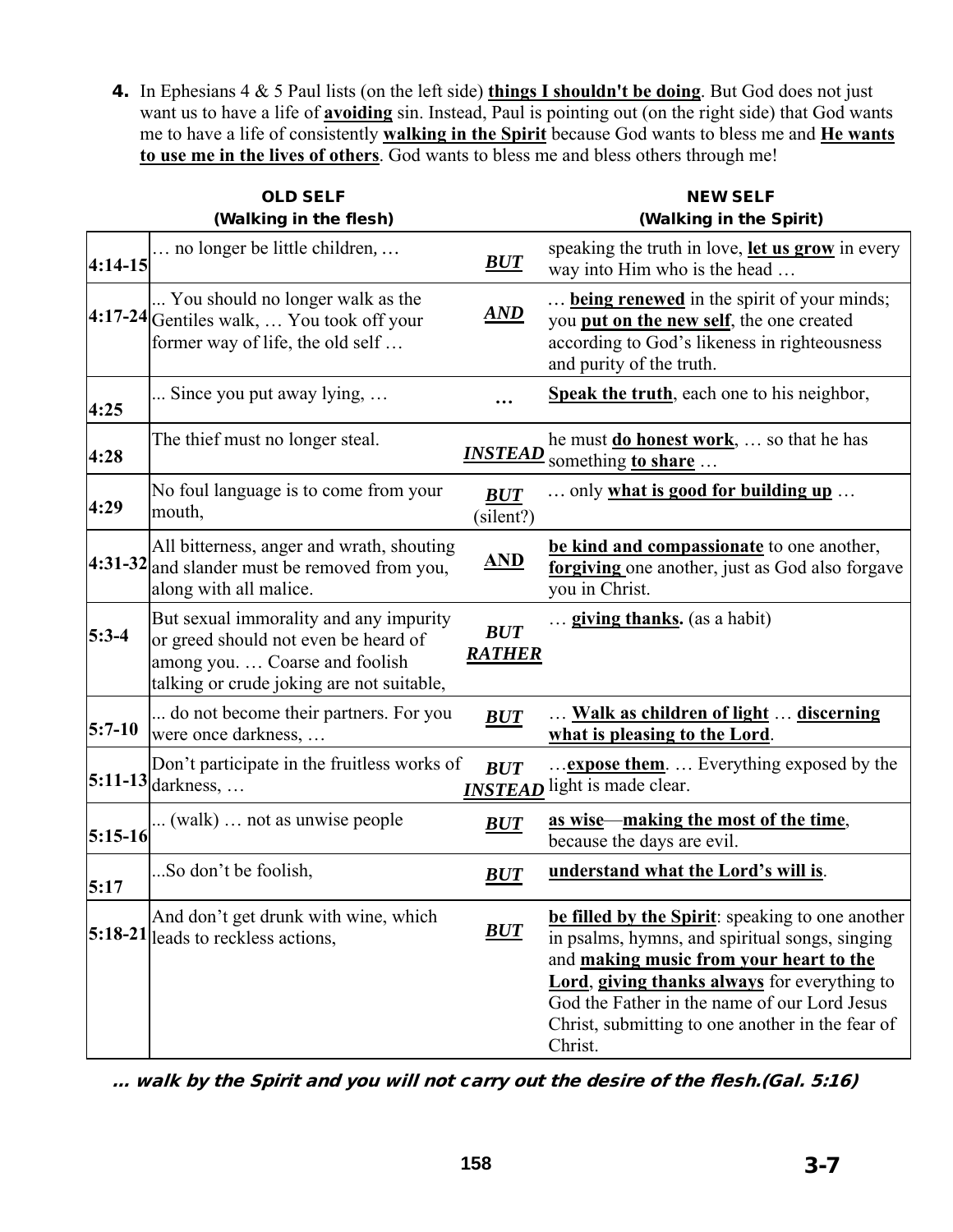### In Romans chapters 7 - 8, Paul presents God's perfect solution (walking in the Spirit) to my human nature (walking in the flesh).

Some Christians find themselves habitually living in a Romans 7 experience (a desert experience) and some would point to the apostle Paul to prove that he too, had the same struggles that we have.

Every Christian should understand their human nature does not disappear and is hopeless (the Law in Romans 7 serves this purpose). That means I cannot please God and live for Him under my own strength.

Paul did pass through Romans 7. He did not stay there but "resided" in Romans 8. God has made the same provision for me. His nature, His Holy Spirit living in me, is more powerful than my human nature.

### 5. God never intended the Law to be a means by which I could make my sinful nature acceptable to Him, but rather He used the Law to demonstrate how "totally unacceptable" my sinful nature is.

Romans 7:7-13 … **I would not have known sin if it were not for the law**. For example, I would not have known what it is to covet if the law had not said, Do not covet.… So then, the law is holy, and the commandment is holy and just and good. Therefore, did what is good cause my death? Absolutely not! On the contrary, sin, **in order to be recognized as sin**, was producing death in me through what is good, so that through the commandment, **sin might become sinful beyond measure**.

## 6. Paul experienced what every Christian needs to learn, that my sinful nature did not disappear and is not improved since I became a Christian. No matter how hard I try, I cannot make it conform to God's character in my own strength.

Romans 7:14-16 For we know that the law is spiritual, but I am made out of flesh, **sold into sin's power**. For I do not understand what I am doing, because I do not practice what I want to do, but **I do what I hate**. And if I do what I do not want to do, I agree with the law that it is good.

## 7. Paul became aware that the sinful nature no longer represented his real desires, but what other option did he have?

Romans 7:17-24 **So now I am no longer the one doing it, but it is sin living in me**. For I know that **nothing good lives in me, that is, in my flesh**. For the desire to do what is good is with me, but there is **no ability to do it**. For I do not do the good that I want to do, but I practice the evil that I do not want to do. Now if I do what I do not want, I am no longer the one doing it, but **it is the sin that lives in me**. So I discover this principle: When I want to do what is good, evil is with me. For **in my inner self** I joyfully agree with God's law. But I see a different law **in the parts of my body**, waging war against the law of my mind and taking me prisoner to the law of sin in the parts of my body. What a wretched man I am! **Who will rescue me from this dying body?**